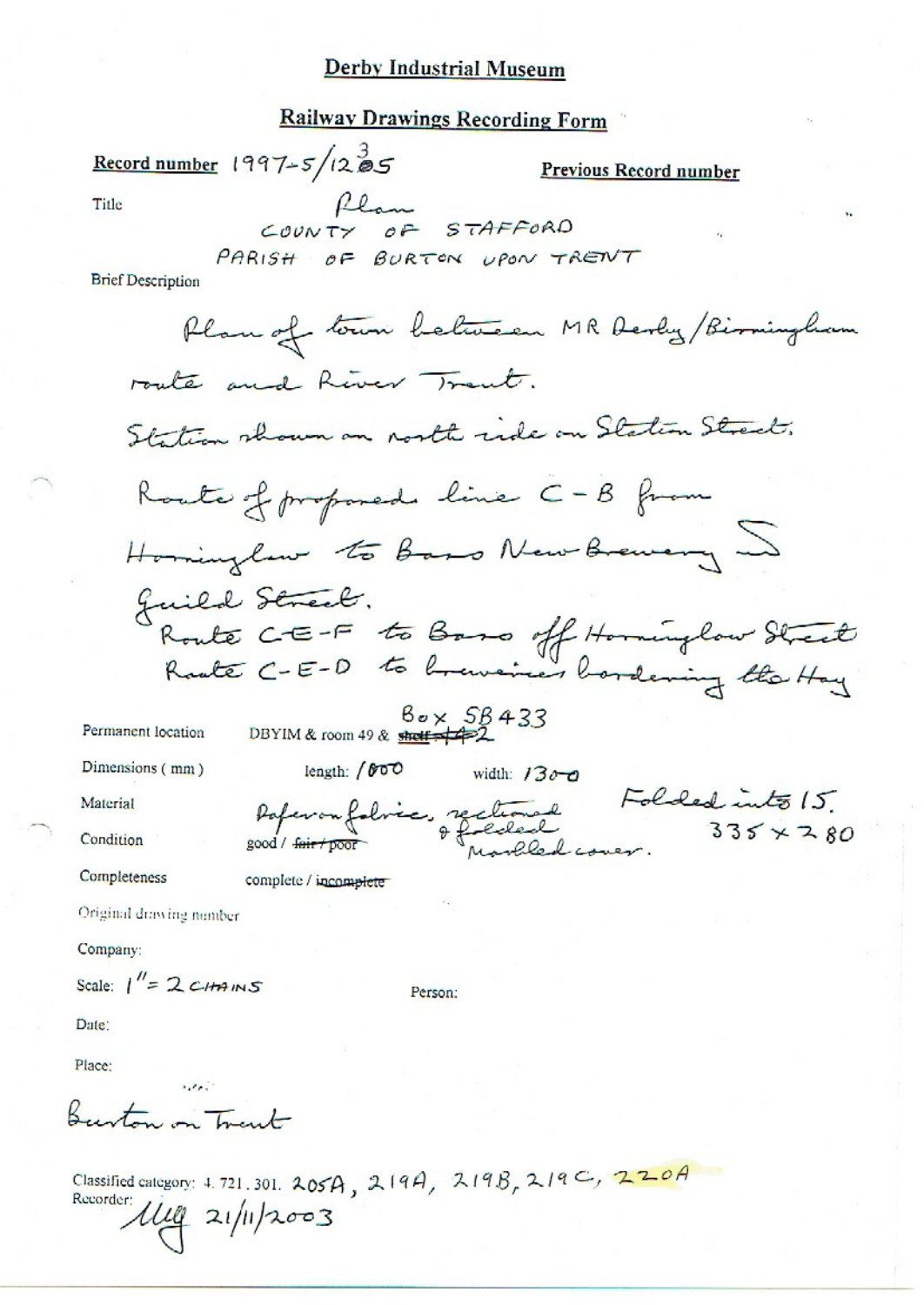# Railway Drawings Recording Form

|                   | $\frac{\text{Record number}}{\text{1971}-\text{384}}$ / 53 $\beta$ | Previous Record number $\begin{array}{c} CA & \tau \vdash \text{ELL} \\ 10 & 70 \end{array}$ |  |
|-------------------|--------------------------------------------------------------------|----------------------------------------------------------------------------------------------|--|
| Title             | BOROUGH OF BORTON ON TRENT                                         |                                                                                              |  |
|                   | IN THE COUNTIES OF STAFFORD Q DERBY                                |                                                                                              |  |
| Brief Description |                                                                    |                                                                                              |  |
|                   | Mexpof Burton on Trent showing while                               |                                                                                              |  |
|                   |                                                                    |                                                                                              |  |
|                   | tour up to 24 mile radius centred on rite of                       |                                                                                              |  |
|                   |                                                                    | betails of Town & Council.<br>Public Buildings.                                              |  |
|                   | Proponed roals of Burton/Stapenhill peristories bridge             |                                                                                              |  |
| rhomme,           |                                                                    |                                                                                              |  |
|                   |                                                                    |                                                                                              |  |

Permanent location

DBYIM & room 49 & shelf: 118

Dimensions (mm)

length: 720 width: 970

Material

Refer good / fair / pear --

Condition Completeness

complete / incomplete

Original drawing number

Company:

Scale:  $1'' = 220yds$ 

Date: Sefeb 1879

Person: JA Mason Eolate Agent & Surveyor

Place:

Burton on Trent

| 75C<br>Classified category: 4, 721, 301, 20 SA, 20 SH 200202020 | 1.197<br>2198<br>219C         | 220A<br>220B<br>ススのこ                 |
|-----------------------------------------------------------------|-------------------------------|--------------------------------------|
| Recorder: $\mu\mu$ 23/5/03                                      | 2214<br>22/8<br>221 C<br>221D | 222A<br>222B<br>スエユー<br>2200<br>ュススピ |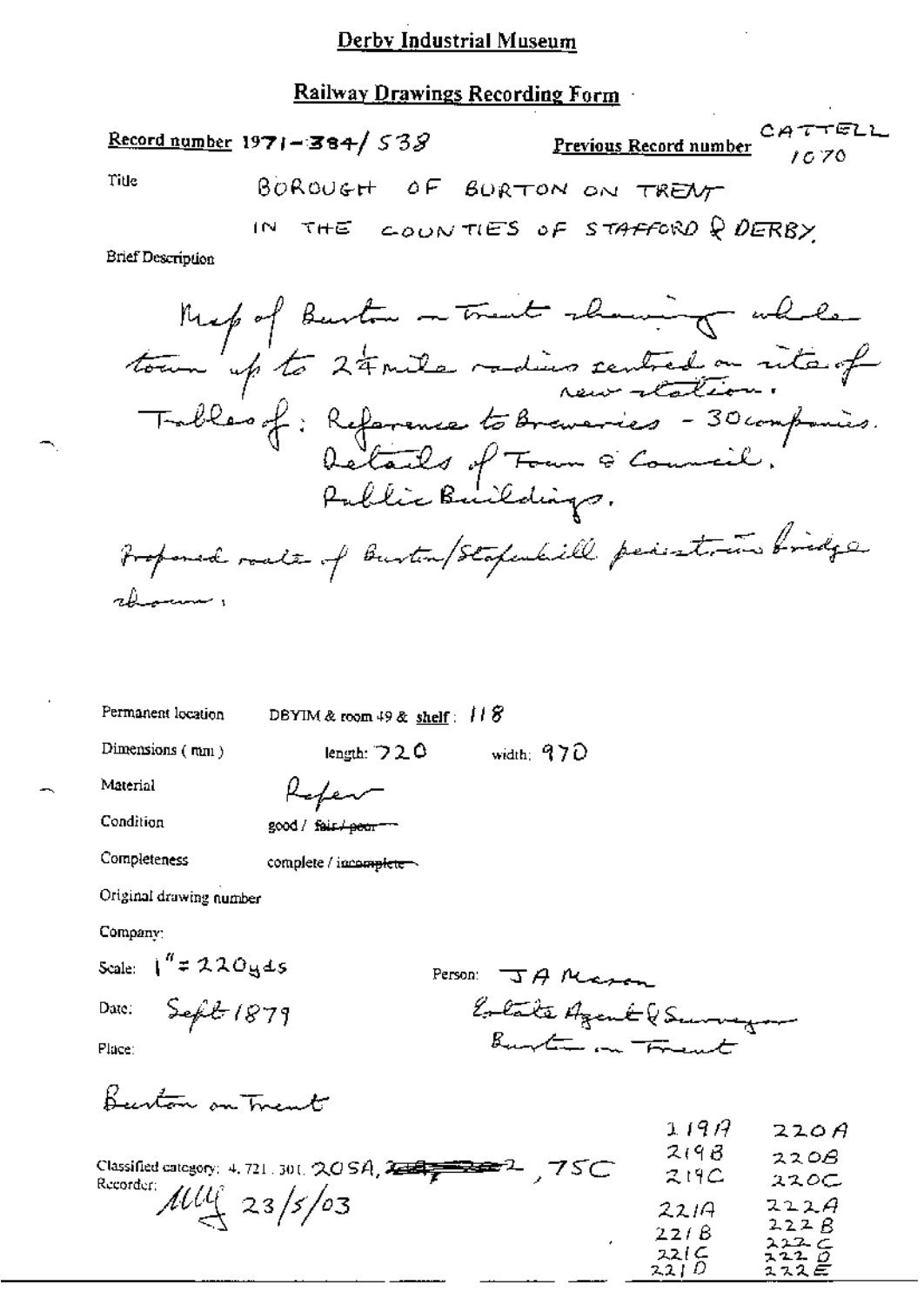Record number  $1971 - 384 / 54$ .

CATTELL Previous Record number  $1082$ 

ŗĿ.

Title

**Brief Description** 

Permanent location

Landplan showing fields, roads, ivatercourses shuildings of parts of Horninglow and Grand Trunk Conal, and Branstone - Shokuell amen-

length:  $1600$  width:  $995$ Dimensions (mm) Paperson fabric Material Condition good / fair / poor Completeness complete / incomplete --Original drawing number  $74/1385$ Company: Scale:  $1'' = 2\frac{1}{2}$  catains Person: Surveyal by C.W. Upton of Book Square, Barton. Date:  $N \rightarrow 1875$ Place: Burton on Trust

DBYIM & room 49 & shelf:  $\mathcal{H}\mathcal{S}^2$ 

Classified category:  $4\ 721$ ,  $301$ ,  $\circledcirc$   $\circ$ ,  $\circledast$   $\circ$   $\circ$   $\circ$   $\circ$   $\circ$   $\circ$   $\circ$ Recorder<sup>.</sup>  $\frac{1}{4}$  23/5/2003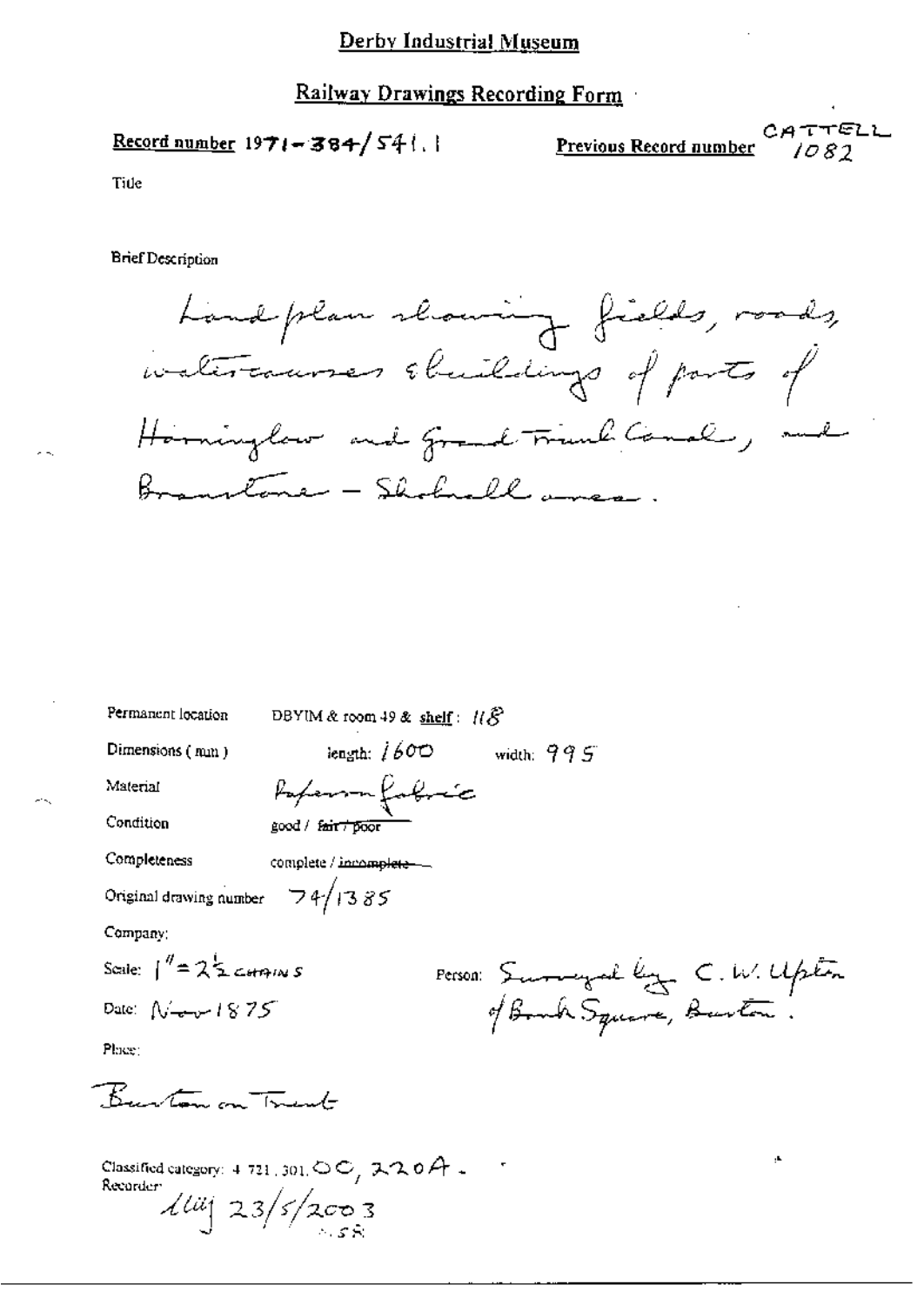CATTELL  $\frac{\text{Record number}}{197!} = 384/263.1$ Previous Record number 13:3 Plan of proposed Stores William Street, Burton-ou-Trent for Messr' Jackson & Ryde. **Brief Description** Elevations, plans and rections of store building with large collecte

width:  $470$ 

Title

 $\ell$  , a summer that  $\cdot$ 

Permanent location

DBYIM & room  $49$  & shelf:  $1182$ 

length:  $915$ 

Dimensions (mm)

Material

Completeness

Condition

& Tracingfalsic good / fair+poor

complete / incomplete

Original drawing number

Company: MR

Scale:  $\begin{array}{ll} \text{Scale:} & \text{if } 1 \leq 8 \in \text{ker } 7 \\ & \text{if } 1 \leq 4 \text{ if } 6 \in \text{Per} 7 \text{ (Block } P \text{Lan}) \end{array}$ <br>Date:  $\begin{array}{ll} \text{Per} & \text{for } 1896 \text{ E} \end{array}$ 

Place:

Burton in mante

Classified category, 4, 721, 501,  $220A$ Recorder:  $\mu$ ey 16/11/2001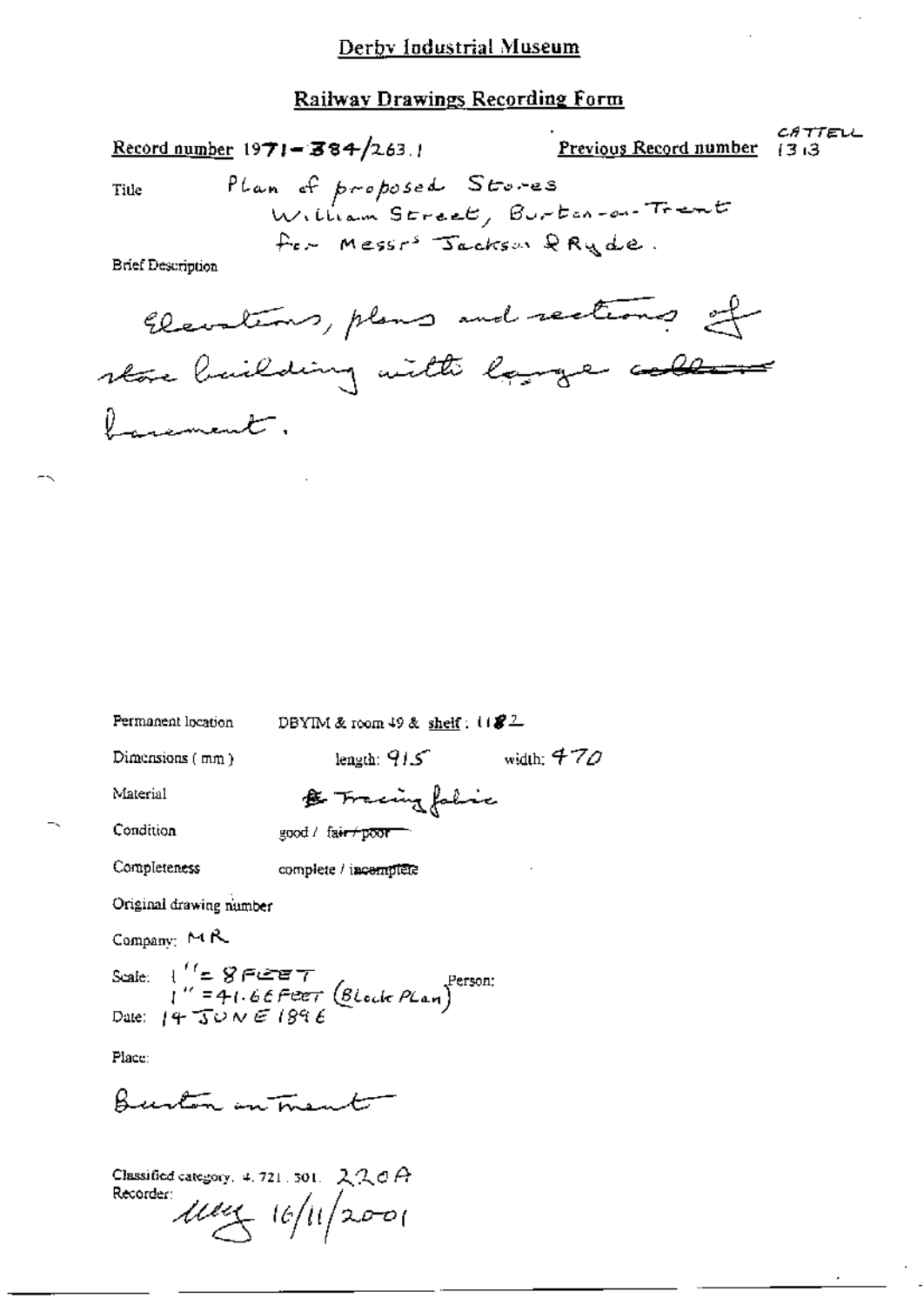CATTELL<br>Previous Record number 1313 Record number  $1971 - 384 / 263$ , 2 PLanc<sup>+</sup> proposed Stores Tide William Street Burton on Trent  $A_{\nu}$  - Mess-s Jackson GRyde.

**Brief Description** 

Elevations, plans and rections of store bailding with large breament. trint with all colour tented details.

Permanent location

DBYIM & room 49 & shelf:  $H\mathbf{f}2$ 

length;  $975$ 

Dimensions (mm)

width:  $450$ 

Material

Condition

Completeness

Infern good / fair / poor

complete / incomplete.

Original drawing number

Company: MR

Scale:  $i^4 = 8$ FEET<br> $i^6 = 41.66$ FEET(BLOCK PLAN) Person: Date:  $14.7000$  1896

Place:

Bustinson Trent

Classified category:  $4.721.301.$   $2.20$   $\varTheta$ Recorder:  $lleg - 16/11/2001$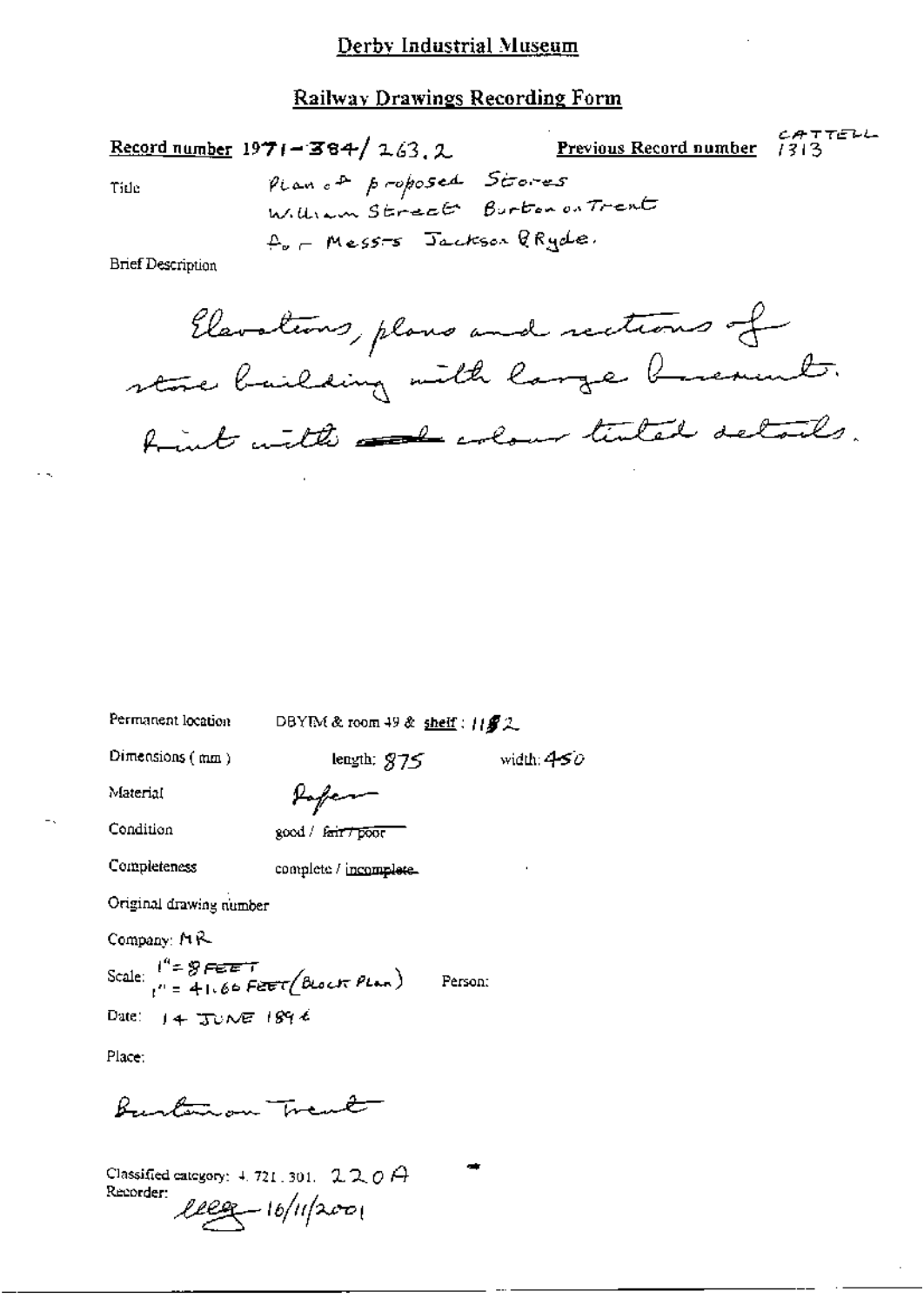Record number 1971-384/307

CATTELL Previous Record number  $1096$ 

Title

**Brief Description** 



Permanent location

DBYIM & room 49 & shelf:  $113$ 

Dimensions  $(mn)$ 

length:  $760$  width:  $570$ 

Material

Condition

Completeness

Paper

complete / incomplete

200d / fair / poor

Original drawing number

Company:

Scale:  $1^{4}$  = 40 FEET

Person:

Date:

Place:

Brenton on Frank

Classified category: 4, 721, 301, 2, 2, 0  $\beta$ Recorder: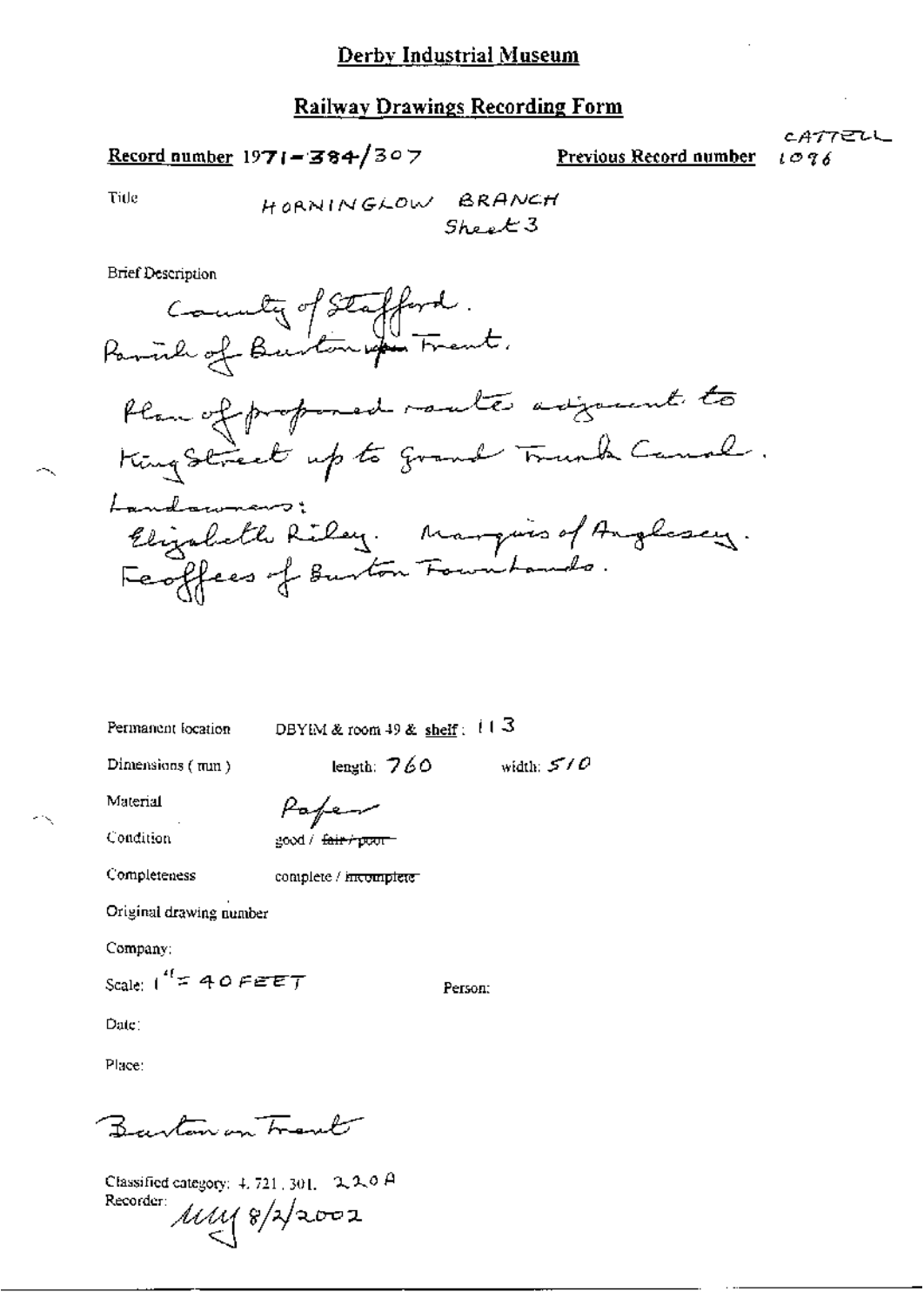**Railway Drawings Recording Form** 

CATTELL-Record number 1971-384/309.2 Previous Record number  $1090$ MIDLAND RAILWAY Title

BRANCH AT HORNINGLOW CONTRACT PLAN

**Brief Description** 

Plan -chairing proposed roads from main line to Dallow Street tariah of Barton upon Traut. County of Stofford.<br>Landowners: Marquis of Anglasey.<br>Frederich gretten.

Permanent location

DBYIM & room 49 & shelf: 113

Dimensions  $(mn)$ 

length:  $7/5$ width:  $505$ 

Material

Paper

Condition

good / fair / poor

Completeness complete / uncomplete

Original drawing number  $50$  and  $4$ .

Company:

Scale:  $1'' = 40$  FEBT

Person:

Date:

Place:

Burton on Trent

Classified category: 4, 721, 301,  $2.20$   $A$ Recorder:  $\mu u$   $(5/2/2002$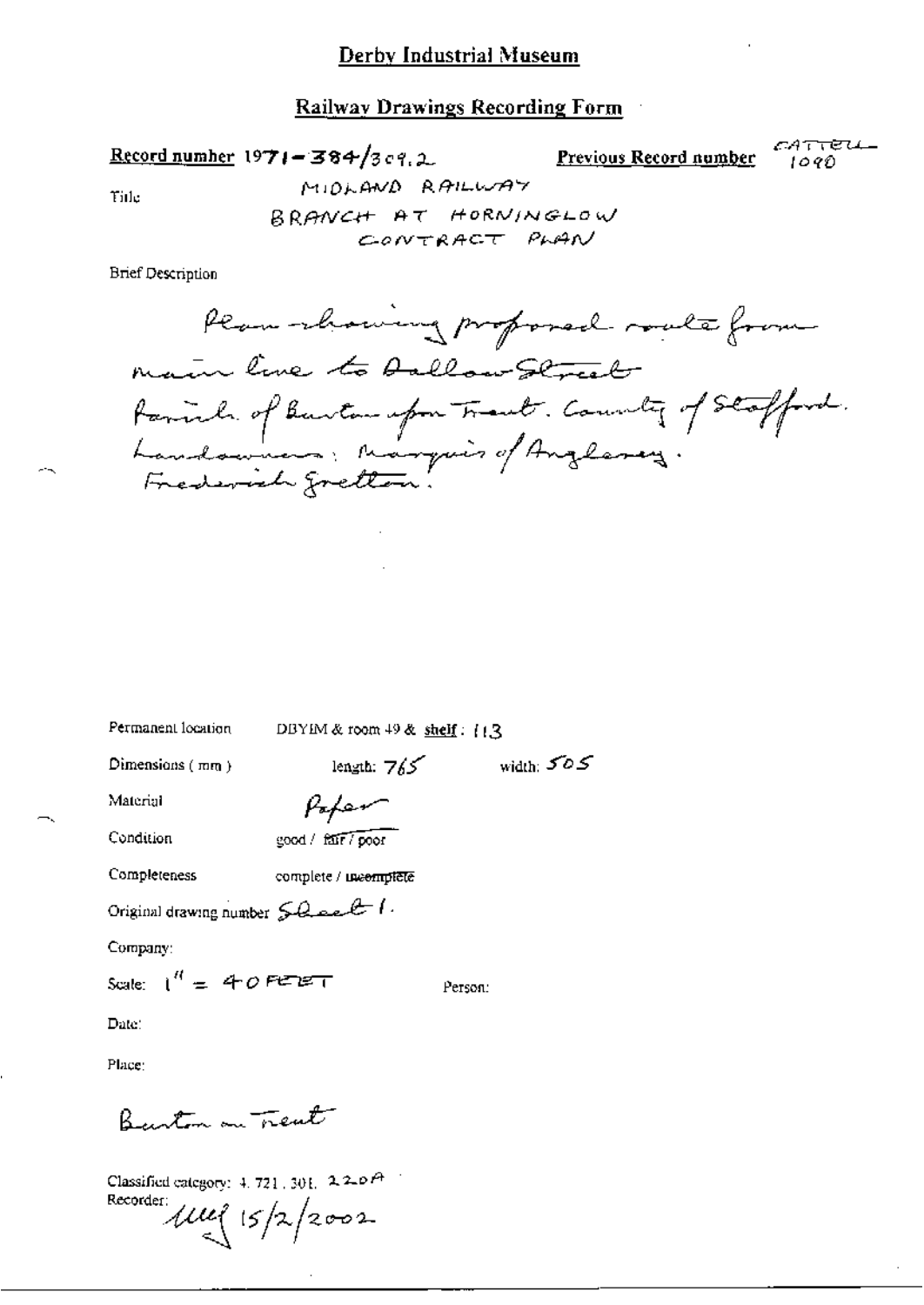Record number  $1971 - 384/309.3$ 

Previous Record number

こみててどひし 1090

Title

HORNINGLOW BRANCH

**Brief Description** 

Plan showing profond route from Dallow Street - passing London & Colonial<br>Brewary Cotto Victoria Streat.<br>County of Stofford. Parcile of Burton upon Treat. handswear . Marquis of Augleses.

Permanent location

DBYIM & room 49 & shelf  $\cdot$  ( $\sqrt{3}$ 

length:  $765$  width:  $505$ 

Person:

Dimensions (mm)

Pater

Condition

Material

 $\cos t / \sin t \cos t$ 

Completeness

complete / incomplete

Original drawing number Shealt 2

Company:

Scale:  $\frac{1}{1}$  = 40 FEET

Date:

Place.

Burlow on Trant

Classified category: 4, 721, 301, 220A Recorder:  $1049/2002$